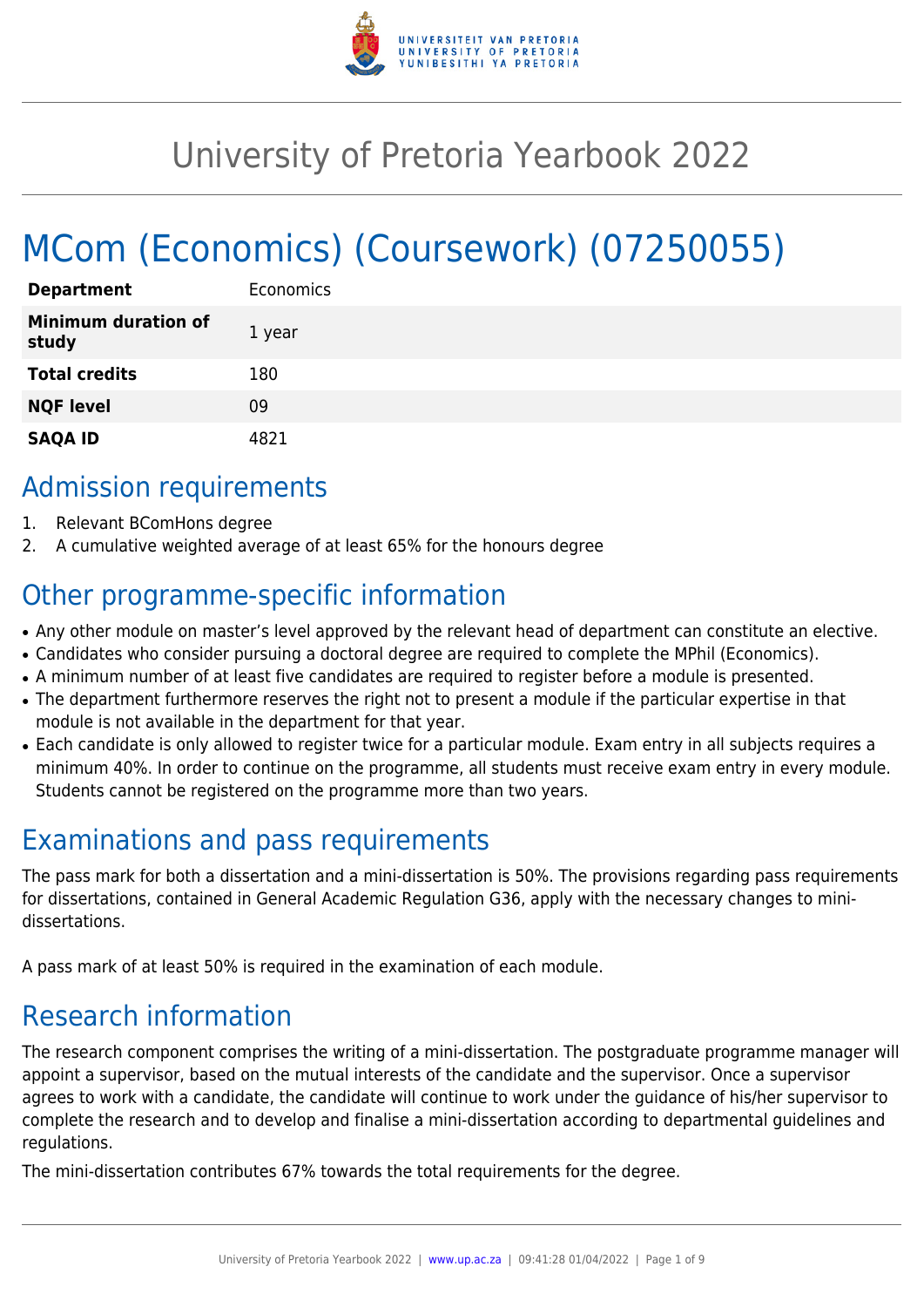

#### **Mini-dissertations, curricula and modules**

- 1. The degree programme requires that a mini-dissertation must be submitted.
- 2. Information on modules, credits and syllabi is available on the yearbook.
- 3. A module in Research Methodology is compulsory in the programme, although it is incorporated into the minidissertation mark. The Dean may, on the recommendation of the relevant head of department, waive the prerequisites.
- 4. The mini-dissertation should be written in consultation with the supervisor, and is to be submitted either by 30 November to graduate in April or May 31 to graduate in September. The mini-dissertation should be submitted to the postgraduate administrator in the department, with the approval of the supervisor. If the supervisor does not approve, the student should approach the postgraduate committee of the department. That committee will make a final recommendation on submission.

#### **Article for publication**

There is no expectation that an article be published from the research conducted in the mini-dissertation.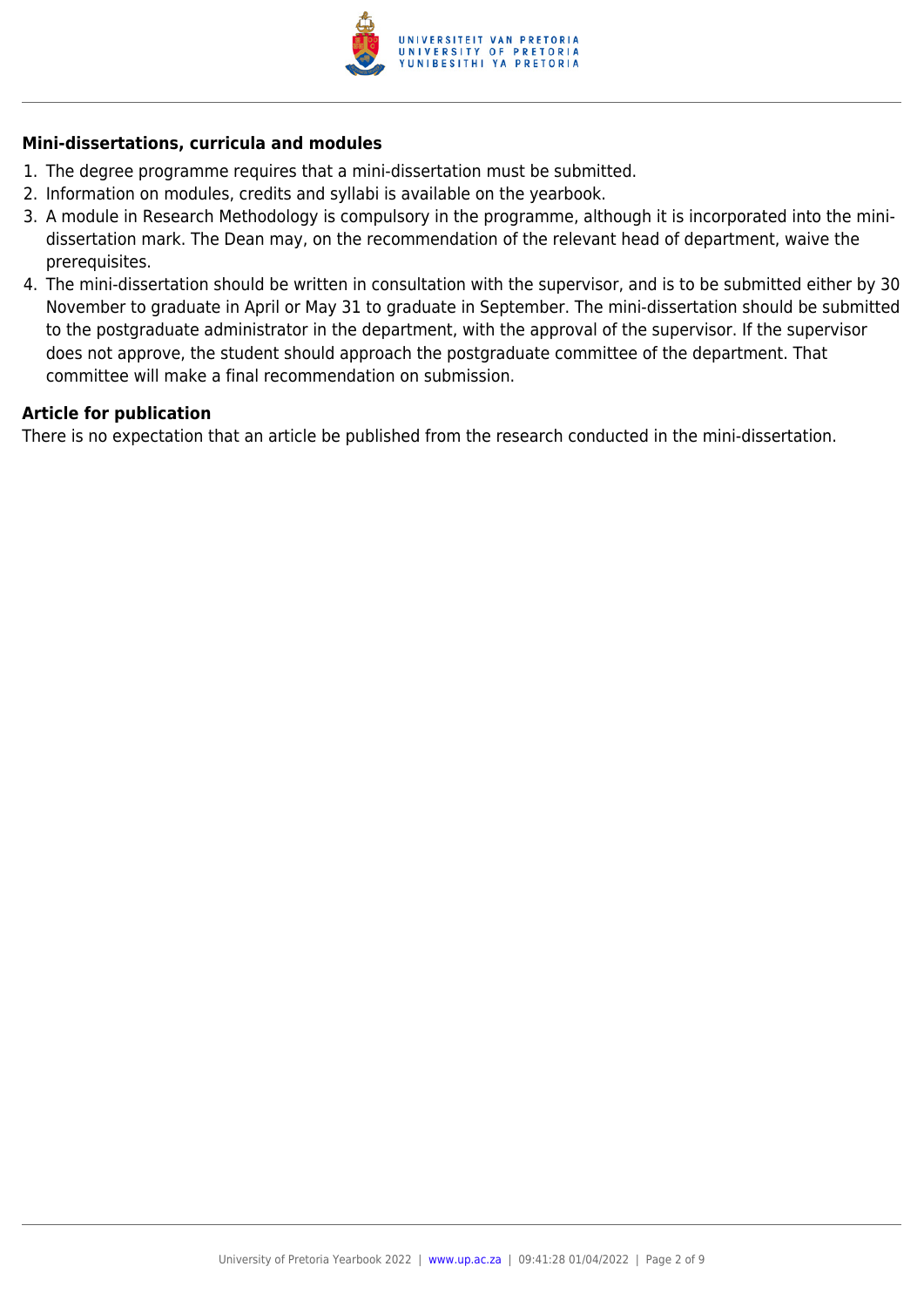

# Curriculum: Final year

#### **Minimum credits: 180**

A minimum of 180 credits are required, 140 from the core modules and 40 from the elective modules.

The MCom (Economics) is designed to prepare students to work as professional economists in, for example, consulting, banking, or the public sector. The program provides rigorous training in economic theory and economic modelling that is required of economists. The program also serves to develop both the technical and research-related skills needed for an economist interested in a PhD, although a student who wants to proceed to a PhD programme, should consider, instead, the MPhil (Economics) first.

### **Core modules**

#### **Microeconomics 812 (EKN 812)**

| <b>Module credits</b>         | 10.00                                        |
|-------------------------------|----------------------------------------------|
| <b>NQF Level</b>              | 09                                           |
| <b>Service modules</b>        | Faculty of Natural and Agricultural Sciences |
| <b>Prerequisites</b>          | Only for students in relevant programme      |
| <b>Contact time</b>           | 1 lecture per week                           |
| <b>Language of tuition</b>    | Module is presented in English               |
| <b>Department</b>             | Economics                                    |
| <b>Period of presentation</b> | Semester 1                                   |

#### **Module content**

The module will first expose students to knowledge related to how individual consumers and firms behave under a very strict set of circumstances. Toward the end of the semester, the module will then begin to examine behaviour under less strict assumptions. The module covers in detail, firm behaviour, consumer behaviour, general equilibrium, behaviour under uncertainty and risk, strategic behaviour, information, game theory and to a lesser extent, the interaction between the government and the individual.

#### **Macroeconomics 813 (EKN 813)**

| <b>Module credits</b>         | 10.00                                                 |
|-------------------------------|-------------------------------------------------------|
| <b>NQF Level</b>              | 09                                                    |
| <b>Service modules</b>        | Faculty of Natural and Agricultural Sciences          |
| <b>Prerequisites</b>          | Only for students in relevant programme               |
| <b>Contact time</b>           | 1 other contact session per week, 3 lectures per week |
| <b>Language of tuition</b>    | Module is presented in English                        |
| <b>Department</b>             | <b>Economics</b>                                      |
| <b>Period of presentation</b> | Semester 1 or Semester 2                              |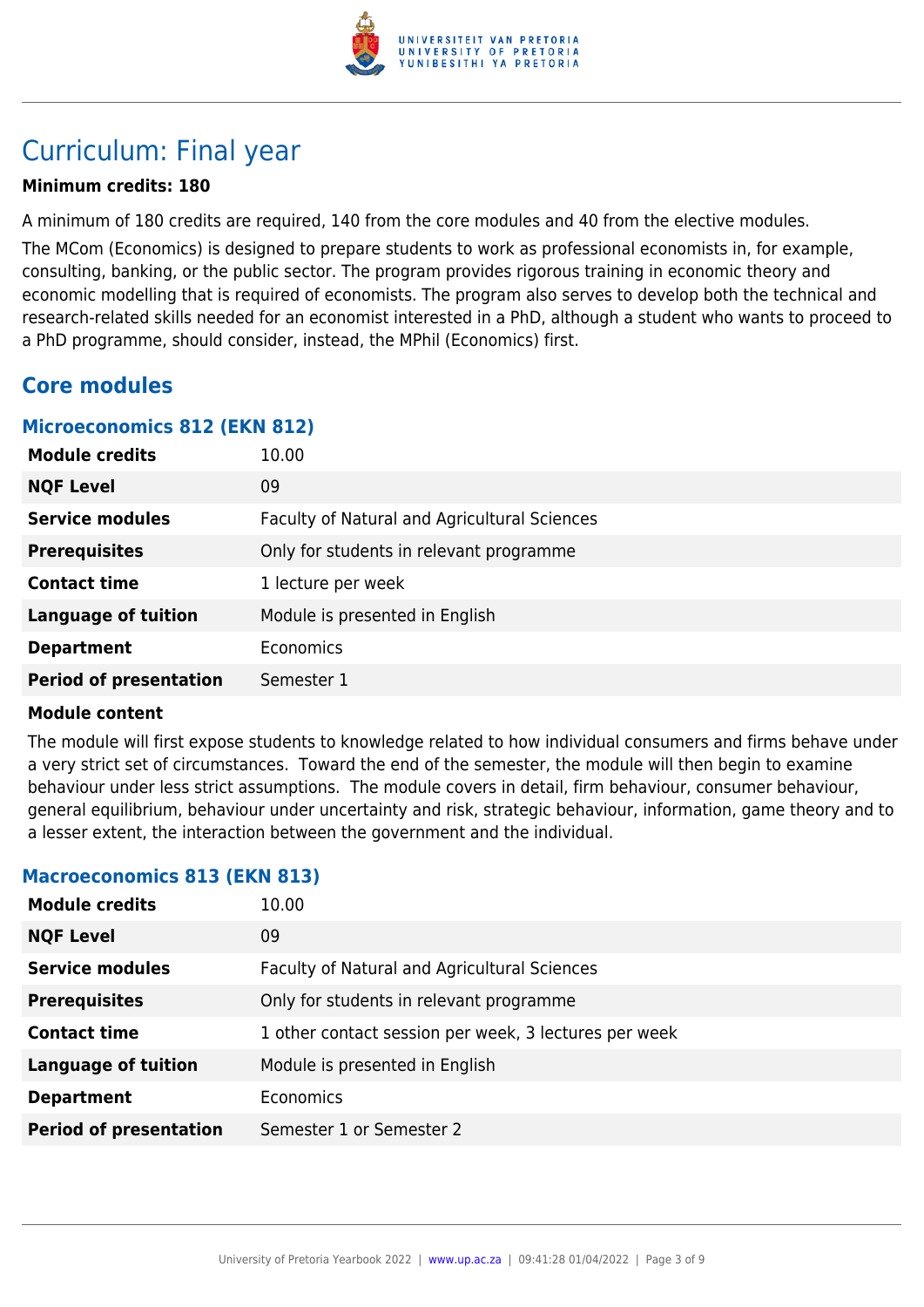

#### **Module content**

The basic framework for this module will be infinitely-lived dynamic stochastic and non-stochastic macro models in both discrete and continuous time frames. Overlapping generation models will also be used to deal with certain topics. Topics include:

- The Lucas Critique
- Growth models
- Expectations
- Business cycles
- Basics of a new Keynesian business cycle model
- Overlapping generations models

#### **Mini-dissertation: Economics 895 (EKN 895)**

| <b>Module credits</b>         | 120.00                                  |
|-------------------------------|-----------------------------------------|
| <b>NQF Level</b>              | 09                                      |
| <b>Prerequisites</b>          | Only for students in relevant programme |
| <b>Language of tuition</b>    | Module is presented in English          |
| <b>Department</b>             | Economics                               |
| <b>Period of presentation</b> | Year                                    |

### **Elective modules**

#### **International trade 804 (EKN 804)**

| <b>Module credits</b>         | 10.00                                   |
|-------------------------------|-----------------------------------------|
| <b>NQF Level</b>              | 09                                      |
| <b>Prerequisites</b>          | Only for students in relevant programme |
| <b>Contact time</b>           | 1 lecture per week                      |
| <b>Language of tuition</b>    | Module is presented in English          |
| <b>Department</b>             | Economics                               |
| <b>Period of presentation</b> | Semester 2                              |

#### **Module content**

Evidence over the last fifty years has shown that trade remains the engine for growth and development across the world and for almost each individual country. This module comprises a thorough analysis of international trade with an emphasis on trade theory, growth and development. It exposes students to the critical issues that policymakers grapple with on a day-to-day basis (WTO issues) and extends the international trade theory to policymaking. Furthermore, an understanding of the circumstances within which international trade policy is made in developing countries with particular reference to South Africa.

#### **International finance 805 (EKN 805)**

| <b>Module credits</b> | 10.00 |
|-----------------------|-------|
| <b>NQF Level</b>      | 09    |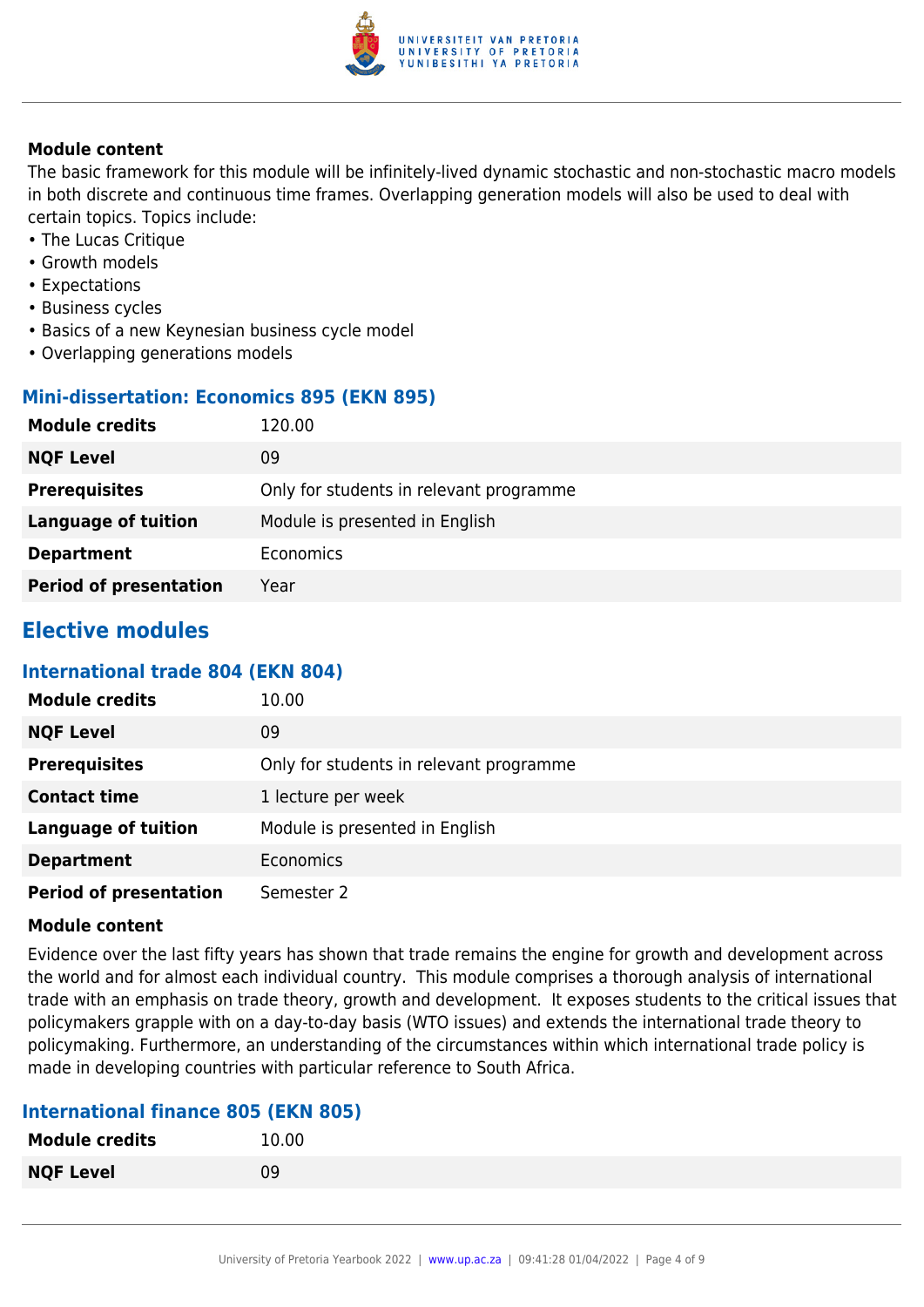

| <b>Prerequisites</b>          | Only for students registered for the following programmes: MCom (Economics),<br>MCom (Econometrics), MPhil (Economics) or PhD Economics |
|-------------------------------|-----------------------------------------------------------------------------------------------------------------------------------------|
| <b>Contact time</b>           | 1 lecture per week                                                                                                                      |
| Language of tuition           | Module is presented in English                                                                                                          |
| <b>Department</b>             | Economics                                                                                                                               |
| <b>Period of presentation</b> | Semester 1                                                                                                                              |

#### **Monetary economics and banking 816 (EKN 816)**

| <b>Module credits</b>         | 10.00                                        |
|-------------------------------|----------------------------------------------|
| <b>NQF Level</b>              | 09                                           |
| <b>Service modules</b>        | Faculty of Natural and Agricultural Sciences |
| <b>Prerequisites</b>          | Only for students in relevant programme      |
| <b>Contact time</b>           | 1 lecture per week                           |
| <b>Language of tuition</b>    | Module is presented in English               |
| <b>Department</b>             | <b>Economics</b>                             |
| <b>Period of presentation</b> | Semester 1 or Semester 2                     |

#### **Module content**

This module presents an advanced treatment of critical topics in monetary economics and the models economists use to investigate the interactions between real and monetary factors. It provides extensive coverage of general equilibrium (DSGE) models, models of the short-run real effects of monetary policy, and game-theoretic approaches to monetary policy. Among the topics covered are models of time consistency, monetary policy operating procedures, interest rates and monetary policy.

Throughout, this module focuses on the implications of interest rate control for monetary policy. The module is designed for advanced graduate students in monetary economics, economic researchers and economists working in policy institutions and central banks.

The module includes discussions of empirical evidence on the new Keynesian model, inflation forecast targeting models, optimal policies in forward-looking models, stability and the Taylor principle, and open economy new Keynesian models. It explicitly treats policy analysis in new Keynesian models and their underlying DSGE foundations for both a closed economy, a small open economy and a two-country world economy; the discussion includes the derivation of the policy objective function, optimal commitment and discretionary outcome, targeting rules and instrument rules.

| <b>Module credits</b> | 10.00                                                                                                                                   |
|-----------------------|-----------------------------------------------------------------------------------------------------------------------------------------|
| <b>NQF Level</b>      | 09                                                                                                                                      |
| <b>Prerequisites</b>  | Only for students registered for the following programmes: MCom (Economics),<br>MCom (Econometrics), MPhil (Economics) or PhD Economics |
| Language of tuition   | Module is presented in English                                                                                                          |
| <b>Department</b>     | Economics                                                                                                                               |

#### **Computable general equilibrium modelling 819 (EKN 819)**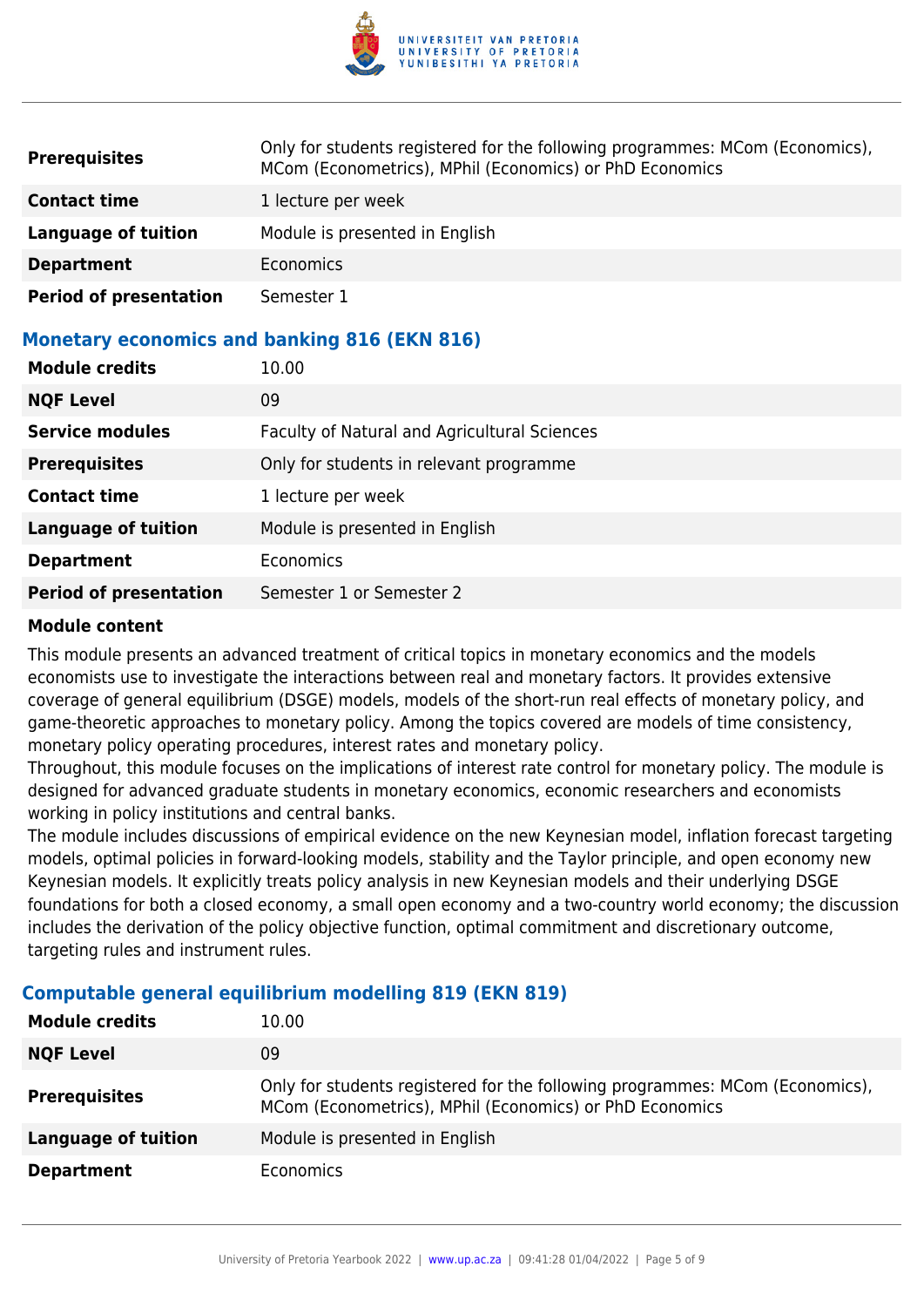

**Period of presentation** Semester 1

#### **Capita selecta economics 821 (EKN 821)**

| <b>Module credits</b>         | 10.00                                                                                                                                   |
|-------------------------------|-----------------------------------------------------------------------------------------------------------------------------------------|
| <b>NQF Level</b>              | 09                                                                                                                                      |
| <b>Prerequisites</b>          | Only for students registered for the following programmes: MCom (Economics),<br>MCom (Econometrics), MPhil (Economics) or PhD Economics |
| <b>Contact time</b>           | 1 lecture per week                                                                                                                      |
| Language of tuition           | Module is presented in English                                                                                                          |
| <b>Department</b>             | <b>Economics</b>                                                                                                                        |
| <b>Period of presentation</b> | Semester 1                                                                                                                              |
| <b>Module content</b>         |                                                                                                                                         |

EKN 821 is a capita selecta module in Economics. The content is dependent upon staff make-up and capacity.

### **Environmental economics 825 (EKN 825) Module credits** 10.00 **NQF Level** 09 **Prerequisites** Only for students registered for the following programmes: MCom (Economics), MCom (Econometrics), MPhil (Economics) or PhD Economics **Language of tuition** Module is presented in English **Department** Economics **Period of presentation** Year **Health economics 864 (EKN 864) Module credits** 10.00 **NQF Level** 09

| <b>Prerequisites</b>          | Only for students registered for the following programmes: MCom (Economics),<br>MCom (Econometrics), MPhil (Economics) or PhD Economics |
|-------------------------------|-----------------------------------------------------------------------------------------------------------------------------------------|
| <b>Contact time</b>           | 1 lecture per week                                                                                                                      |
| Language of tuition           | Module is presented in English                                                                                                          |
| <b>Department</b>             | <b>Economics</b>                                                                                                                        |
| <b>Period of presentation</b> | Semester 1                                                                                                                              |

#### **Module content**

EKN 864 is dedicated to health economics. The course will examine Grossman's model of health capital, markets for health insurance, physician-patient agency problems. We will also examine a number of issues related to access to care, quality of care, financing and health inequality.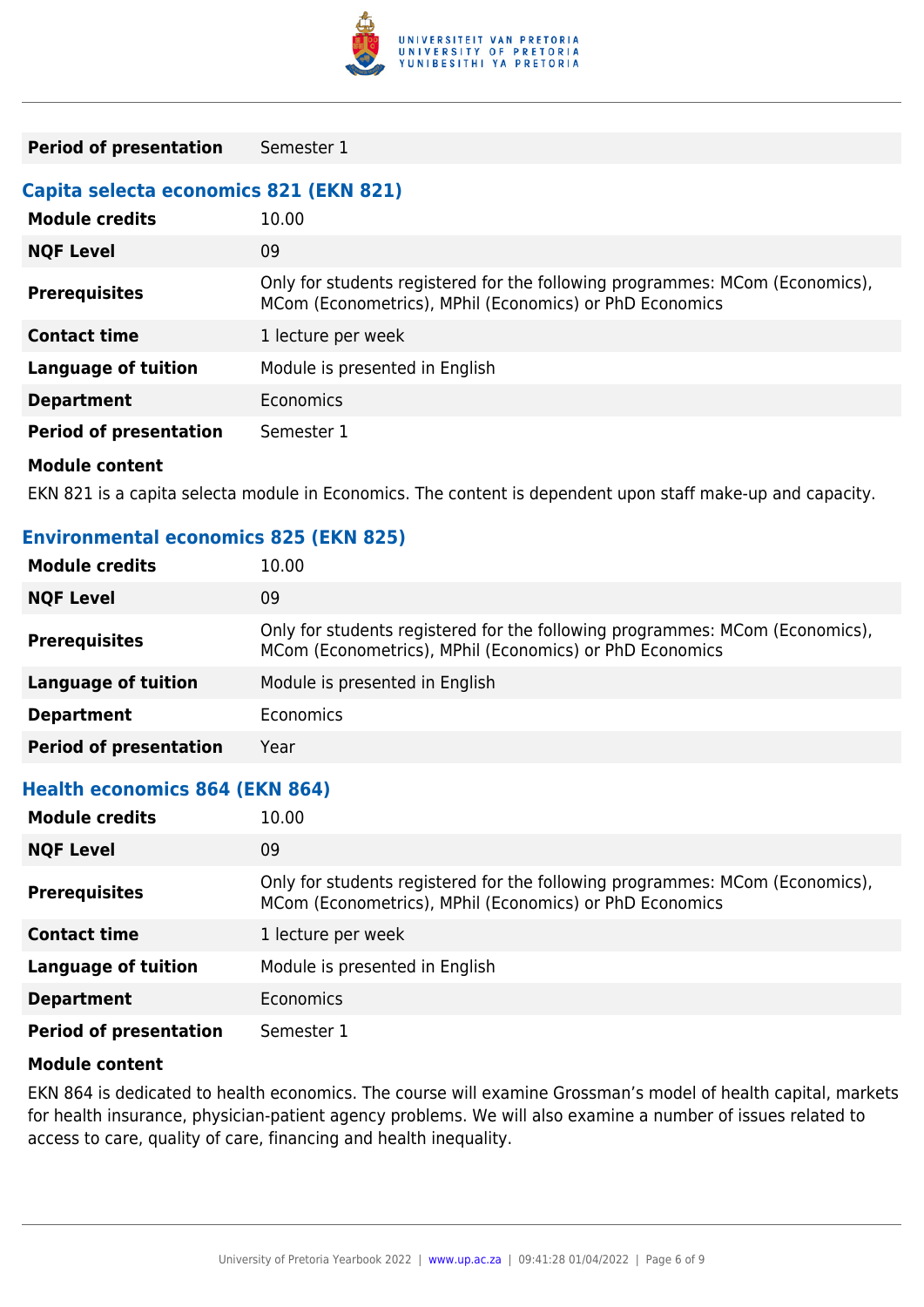

### **Financial economics 865 (EKN 865)**

| <b>Module credits</b>         | 10.00                                                                                                                                   |
|-------------------------------|-----------------------------------------------------------------------------------------------------------------------------------------|
| <b>NQF Level</b>              | 09                                                                                                                                      |
| <b>Prerequisites</b>          | Only for students registered for the following programmes: MCom (Economics),<br>MCom (Econometrics), MPhil (Economics) or PhD Economics |
| <b>Contact time</b>           | 1 lecture per week                                                                                                                      |
| <b>Language of tuition</b>    | Module is presented in English                                                                                                          |
| <b>Department</b>             | Economics                                                                                                                               |
| <b>Period of presentation</b> | Semester 1                                                                                                                              |

#### **Module content**

EKN 865 is dedicated to financial economics, which includes models of pricing in markets for financial instruments, as well as imperfect information in financial markets, financial contracts, and the relationship between preferences and financial decisions.

### **Econometrics 813 (EKT 813)**

| <b>Module credits</b>         | 10.00                                                                                                                                   |
|-------------------------------|-----------------------------------------------------------------------------------------------------------------------------------------|
| <b>NQF Level</b>              | 09                                                                                                                                      |
| <b>Prerequisites</b>          | Only for students registered for the following programmes: MCom (Economics),<br>MCom (Econometrics), MPhil (Economics) or PhD Economics |
| <b>Contact time</b>           | 1 lecture and/or practical per week                                                                                                     |
| <b>Language of tuition</b>    | Module is presented in English                                                                                                          |
| <b>Department</b>             | <b>Economics</b>                                                                                                                        |
| <b>Period of presentation</b> | Semester 1 or Semester 2                                                                                                                |

#### **Module content**

EKT 813 is an econometrics module focused on the background statistics (including distribution theory), matrix algebra, calculus and related information that underscores econometrics.

#### **Econometrics 814 (EKT 814)**

| <b>Module credits</b>         | 10.00                                   |
|-------------------------------|-----------------------------------------|
| <b>NQF Level</b>              | 09                                      |
| <b>Prerequisites</b>          | Only for students in relevant programme |
| <b>Contact time</b>           | 1 lecture and/or practical per week     |
| <b>Language of tuition</b>    | Module is presented in English          |
| <b>Department</b>             | <b>Economics</b>                        |
| <b>Period of presentation</b> | Semester 1 or Semester 2                |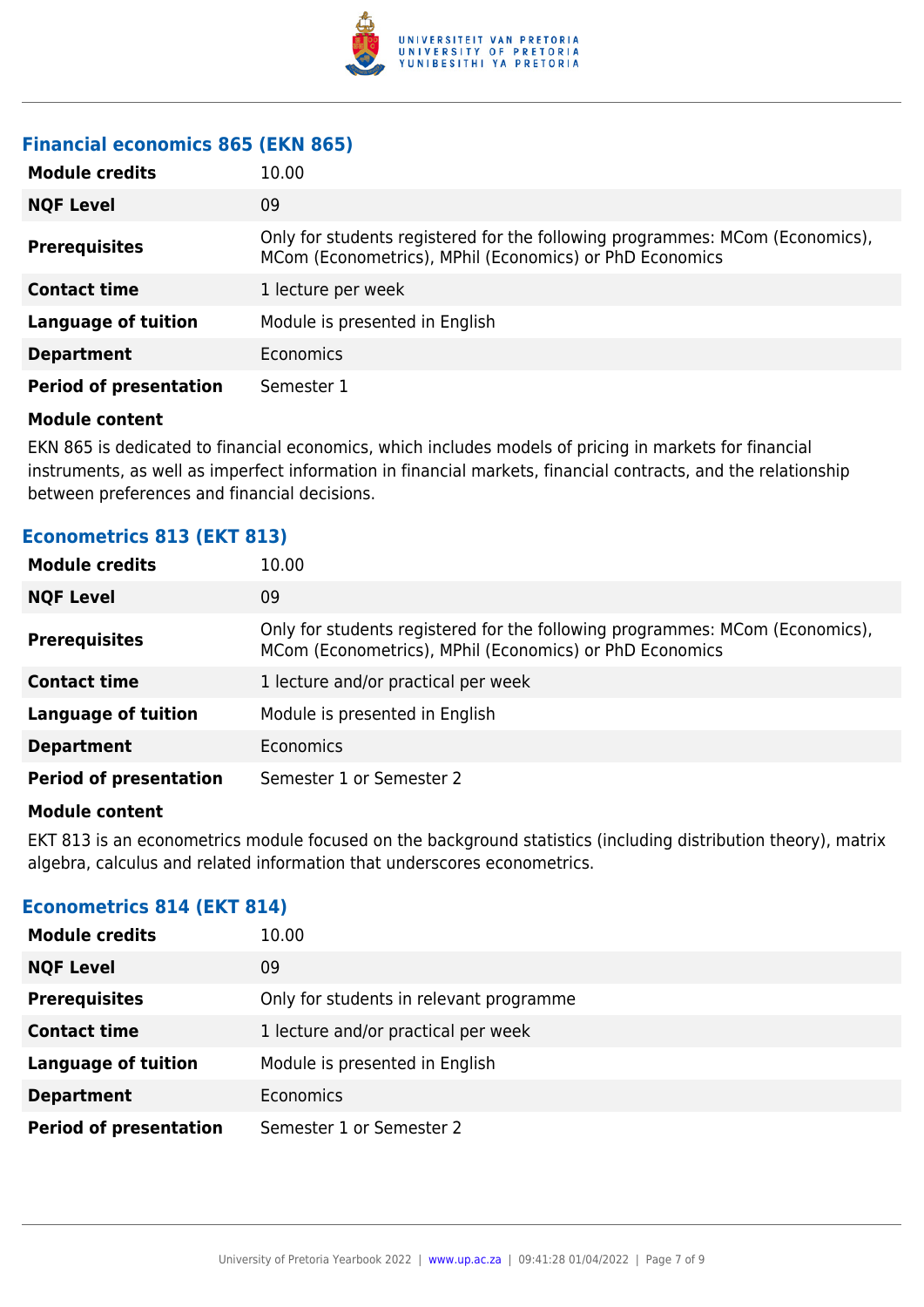

#### **Module content**

In this module, "panel data" refers to the pooling of observations on a cross-section of countries, households, firms, etc. over a number of time periods. We use panel data techniques for example to control for individual heterogeneity or to study the dynamics of adjustment. Panel data allows for more informative results, more variability, more degrees of freedom and more efficiency. This module focuses on statistical theory and empirical estimation, interpretation and evaluation of economic relationships, within a panel data context. The module covers both techniques applicable to stationary and non-stationary panel data sets, and begins with an introduction to one-way error component models (either including individual-specific or period-specific (time) effects), followed by two-way error component models (including individual-specific and time effects simultaneously). Estimation techniques include fixed effects (LSDV or "Within" estimation) and random effects estimation. Hypothesis testing includes tests for poolability (pooled vs. individual regressions), tests for fixed effects, random effects, and specification (exogeneity of the X-regressors). It also includes various tests for serial correlation and heteroscedasticity and the correction thereof. The section on stationary panel data techniques concludes with a discussion of seemingly unrelated regression (SUR) models. In the non-stationary panel data section we discuss unit root testing in the panel context, estimation of non-stationary panels and tests for co integration.

| ECONOMICENTO UIO (EITI UIO)   |                                                                                                                                                     |
|-------------------------------|-----------------------------------------------------------------------------------------------------------------------------------------------------|
| <b>Module credits</b>         | 10.00                                                                                                                                               |
| <b>NQF Level</b>              | 09                                                                                                                                                  |
| <b>Prerequisites</b>          | EKT 813 and only for students registered for the following programmes: MCom<br>(Economics), MCom (Econometrics), MPhil (Economics) or PhD Economics |
| <b>Contact time</b>           | 2 lectures per week                                                                                                                                 |
| <b>Language of tuition</b>    | Module is presented in English                                                                                                                      |
| <b>Department</b>             | <b>Economics</b>                                                                                                                                    |
| <b>Period of presentation</b> | Semester 1                                                                                                                                          |

#### **Econometrics 815 (EKT 815)**

#### **Module content**

EKT 815 is an econometrics module focused on time-series econometrics, which includes topics, such as stationarity, cointegration, nonlinear modelling, VARs and other topics according to the choice of the lecturer.

| Econometrics 816 (EKT 816)    |                                                                                                                                                      |  |
|-------------------------------|------------------------------------------------------------------------------------------------------------------------------------------------------|--|
| <b>Module credits</b>         | 10.00                                                                                                                                                |  |
| <b>NQF Level</b>              | 09                                                                                                                                                   |  |
| <b>Prerequisites</b>          | EKT 813 and only for students registered for the following programmes: MCom<br>(Economics), MCom (Econometrics), MPhil (Economics) or PhD Economics. |  |
| <b>Contact time</b>           | 1 lecture and/or practical per week                                                                                                                  |  |
| <b>Language of tuition</b>    | Module is presented in English                                                                                                                       |  |
| <b>Department</b>             | Economics                                                                                                                                            |  |
| <b>Period of presentation</b> | Semester 1 or Semester 2                                                                                                                             |  |

### **Econometrics 816 (EKT 816)**